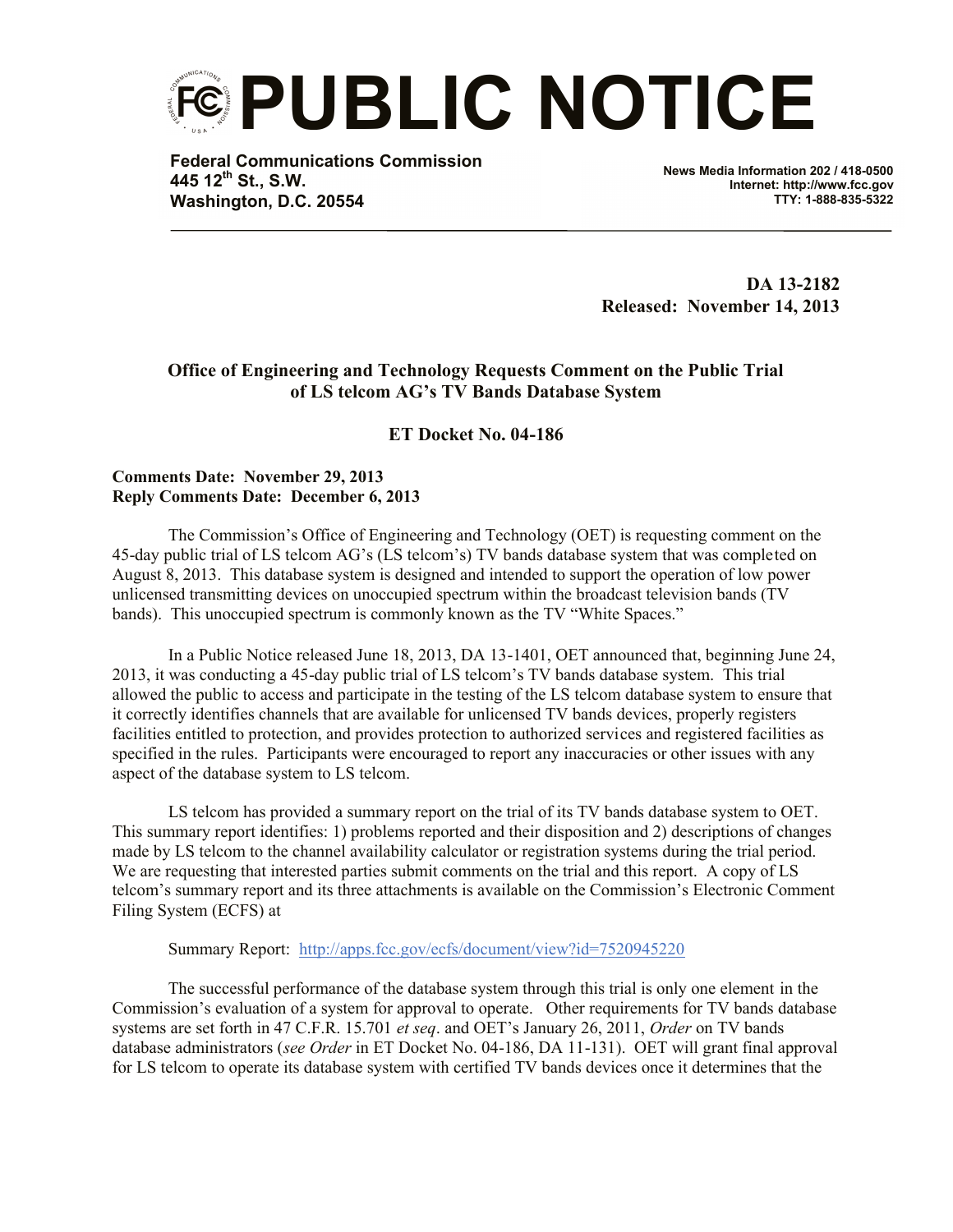system complies with all of the applicable rules and requirements. The public will be informed of such decision through a Public Notice.

The TV bands database systems are the subject of a docketed proceeding, **ET Docket No. 04- 186**, and comments and reply comments addressing the trial of LS telcom's database system must be filed in that proceeding using the FCC's ECFS as described below. A simplified interface for ECFS has been implemented to facilitate consumer comment. Documents filed on ECFS may be accessed and reviewed on that system, which contains copies of written submissions and summaries of oral submissions regarding the white spaces proceeding.

Pursuant to sections 1.415 and 1.419 of the Commission's rules, 47 CFR §§ 1.415, 1.419, interested parties may file comments and reply comments addressing the trial of LS telcom's database system and its report on the trial by **November 29, 2013** and **December 6, 2013**, respectively. As indicated above, comments and reply comments must be filed using the Commission's Electronic Comment Filing System. *See Electronic Filing of Documents in Rulemaking Proceedings*, 63 FR 24121 (1998).

- Electronic Filers: Comments may be filed electronically using the Internet by accessing the ECFS: http://fjallfoss.fcc.gov/ecfs2/.
- **Paper Filers:** Parties that choose to file by paper must file an original and one copy of each filing. If more than one docket or rulemaking number appears in the caption of this proceeding, filers must submit two additional copies for each additional docket or rulemaking number.

Filings can be sent by hand or messenger delivery, by commercial overnight courier, or by firstclass or overnight U.S. Postal Service mail. All filings must be addressed to the Commission's Secretary, Office of the Secretary, Federal Communications Commission.

- All hand-delivered or messenger-delivered paper filings for the Commission's Secretary must be delivered to FCC Headquarters at  $\overline{445}$  12<sup>th</sup> St., SW, Room TW-A325, Washington, DC 20554. The filing hours are 8:00 a.m. to 7:00 p.m. All hand deliveries must be held together with rubber bands or fasteners. Any envelopes and boxes must be disposed of before entering the building.
- Commercial overnight mail (other than U.S. Postal Service Express Mail and Priority Mail) must be sent to 9300 East Hampton Drive, Capitol Heights, MD 20743.
- $\blacksquare$  U.S. Postal Service first-class, Express, and Priority mail must be addressed to 445 12<sup>th</sup> Street, SW, Washington DC 20554.

People with Disabilities: To request materials in accessible formats for people with disabilities (Braille, large print, electronic files, audio format), send an e-mail to fcc504@fcc.gov or call the Consumer & Governmental Affairs Bureau at 202-418-0530 (voice), 202-418-0432 (tty).

All filings must be addressed to the Commission's Secretary, Marlene H. Dortch, Office of the Secretary, Federal Communications Commission, 445 12th Street, SW, Washington, DC 20554. Parties should also send a copy of their filings to Hugh L. Van Tuyl, Office of Engineering and Technology, Federal Communications Commission, Room 7-A162, 445 12th Street, SW, Washington, DC 20554, or by e-mail to Hugh.VanTuyl@fcc.gov. Parties must also serve one copy with the Commission's copy